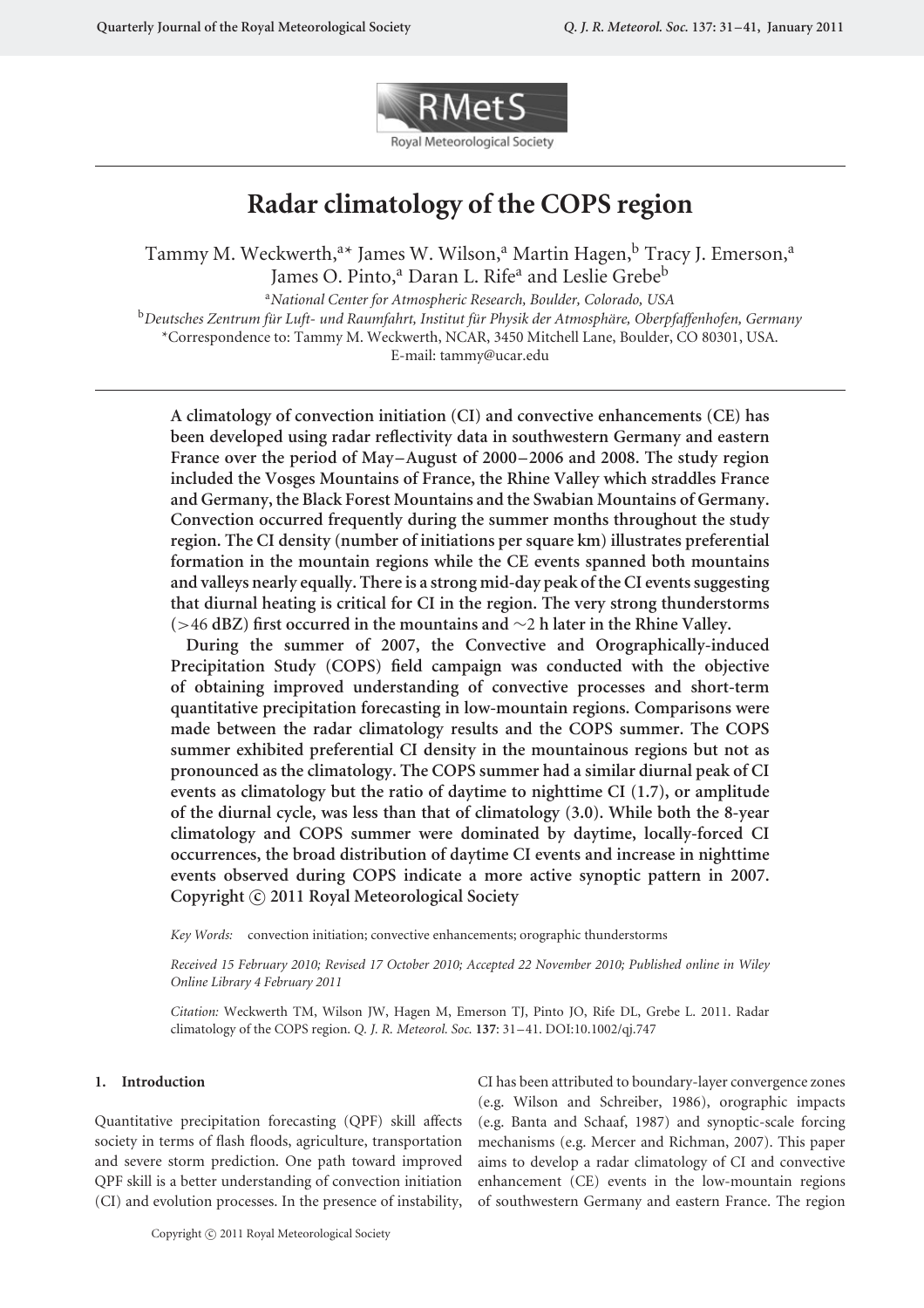encompassed the Convective and Orographically-induced Precipitation Study (COPS) domain. The COPS field campaign was undertaken to better understand convective processes and QPF in low-mountain regions (Wulfmeyer *et al.*, 2008).

Previous research on CI in complex terrain has shown that convection preferentially develops in the mountains (e.g. Banta and Schaaf, 1987; Tucker and Crook, 2005; Aoshima *et al.*, 2008). Banta and Schaaf (1987) used visible and infrared satellite imagery, along with wind observations from rawinsondes and surface observations, to study CI in the US Rocky Mountains during the period of July–August from 1983 to 1984. They found that several mechanisms led to CI in preferred regions of the mountains: (i) orographic lifting, (ii) leeside convergence, (iii) channeling and (iv) wake effects.

Some climatological thunderstorm studies have been performed in southern Germany. Höller (1994) used radar data during May–August from 1987 to 1992 to show that 29% of the days had thunderstorms. Furthermore hailstorms were frequently observed (61% of the thunderstorm days). Three years (1992–1994) of lightning statistics were evaluated by Finke and Hauf (1996). They noted that thunderstorms with lightning typically approached from the southwest or west and had lifetimes greater than four hours. Most of those thunderstorms occurred in May–August at 1600–1700 UTC. (All times are UTC; Daylight Saving Time  $(DST) = UTC + 2 hr$ ; Local Solar Time  $(LST) = UTC + 30$  min). The greatest frequency of lightning occurrences were on the leeward side of the Black Forest Mountains. Hagen *et al.* (1999) performed a fiveyear (May–September, 1992–1996) lightning climatology in southern Germany in a region that was slightly east of the study area in this paper. While not sampling CI, they found that mature thunderstorms with lightning occurred on 53% of the summertime days. Stationary and moving thunderstorms, respectively, occurred on 56% and 44% of the days. Grebe (2009) performed a nine-year (2000–2008) summertime climatological radar and lightning study in the COPS region, similarly looking at only strong convection (*>*46 dBZ), and found that most thunderstorms occurred under southwesterly flow regimes and occurred in the mountains. Furthermore the average convective available potential energy (CAPE) and convective inhibition (CIN) values over the period were quite modest (233 J kg<sup>-1</sup> and 44 J kg<sup>-1</sup>, respectively). While each of these studies contribute to the knowledge of thunderstorms in the southern Germany region, none of these climatological studies examined CI.

A small number of relevant CI studies have been performed in the COPS region. Aoshima *et al.* (2008) performed a Meteosat rapid scan high-resolution CI satellite climatology during the COPS Intensive Operation Periods (IOPs) of June–August 2007. They found that the CI density (CI events per area) was three times greater in the Vosges and Black Forest mountains than in the Rhine Valley. There was a pronounced maximum (18% of all CI events) at 1300–1400 UTC, suggesting that the convection was driven by the daytime heating of the planetary boundary layer. Case-studies showed that a combination of diurnal heating and mesoscale convergence zones led to CI despite limited thermodynamic support (i.e. low CAPE and relatively high CIN; Kalthoff *et al.*, 2009). Hagen *et al.* (2011) compared two CI days during COPS and noted that the Rhine Valley is densely populated with strong industrial activity; therefore they suggested that the heat island effect could supply enough buoyancy to overcome the CIN and allow for thunderstorm development.

This article presents results of a radar data climatology in southwestern Germany and eastern France to determine the locations and timing of CI and CE events during May–August of 2000–2006 and 2008. The COPS summer of 2007 was analysed but was excluded from the radar climatology statistics to allow for comparisons between COPS and climatology. The study region encompassed the COPS domain and included the Vosges Mountains of France, the Rhine Valley which straddles France and Germany, the Black Forest Mountains and the Swabian Mountains of Germany. The data and methodology are described in section 2. Results are shown in section 3 and the conclusions are presented in section 4.

#### **2. Data and methodology**

The dataset used for these radar analyses was the German Weather Service (Deutscher Wetterdienst, DWD) C-band radar reflectivity composite with  $4 \times 4$  km spatial and 15 min temporal resolution during May–August of 2000–2008. Data from the COPS summer, 2007, are not included in the climatological plots because they are shown separately for comparison. The DWD created a European radar reflectivity mosaic and archived their column-maximum reflectivity data into six intensity bins: very light (7–18.5 dBZ), light (19–27.5 dBZ), moderate (28–36.5 dBZ), strong (37–45.5 dBZ), very strong (46–54.5 dBZ), and extreme (*>*55 dBZ). A subset of these European radar data were used for this climatology to focus on the COPS domain, including the Vosges Mountains, the Rhine Valley, the Black Forest Mountains and the Swabian Mountains (Figure 1). The study area encompassed  $>$  25 000 km<sup>2</sup> with 52% (48%) of the area covering mountainous (Rhine Valley) regions. For this study, the three mountain ranges and the Rhine Valley were divided into north and south sections (thin white lines in Figure 1) to assess the variations in CI and CE between the different regions.

During the summers of 2005–2006, the DWD mosaic radar data was missing approximately half of the time, therefore the MeteoSwiss C-band radar composite dataset  $(2 \times 2 \text{ km/5 min spatial/temporal resolution})$  was used to fill in the temporal gaps for those two summers. Comparisons between the two datasets when the DWD data were available show good correspondence except in the Vosges Mountains since the MeteoSwiss radars were quite far away and suffered from significant low-level blockage. Therefore the MeteoSwiss radars could not be used to identify early CI events in the Vosges Mountains until the storms were deep and relatively well-developed. Additionally the MeteoSwiss radars may have suffered from attenuation due to intervening storms. It is therefore possible that the estimates of CI, and perhaps CE, in the Vosges Mountains and in the northern sections of the domain farther away from the MeteoSwiss radars, are lower than actually occurred. The results from 2005–2006, however, do not exhibit a clear bias (not shown).

Convection initiation was defined when a radar image illustrated new convection with radar reflectivities at or above the moderate threshold (defined as 28–36.5 dBZ). This reflectivity interval was chosen as the threshold based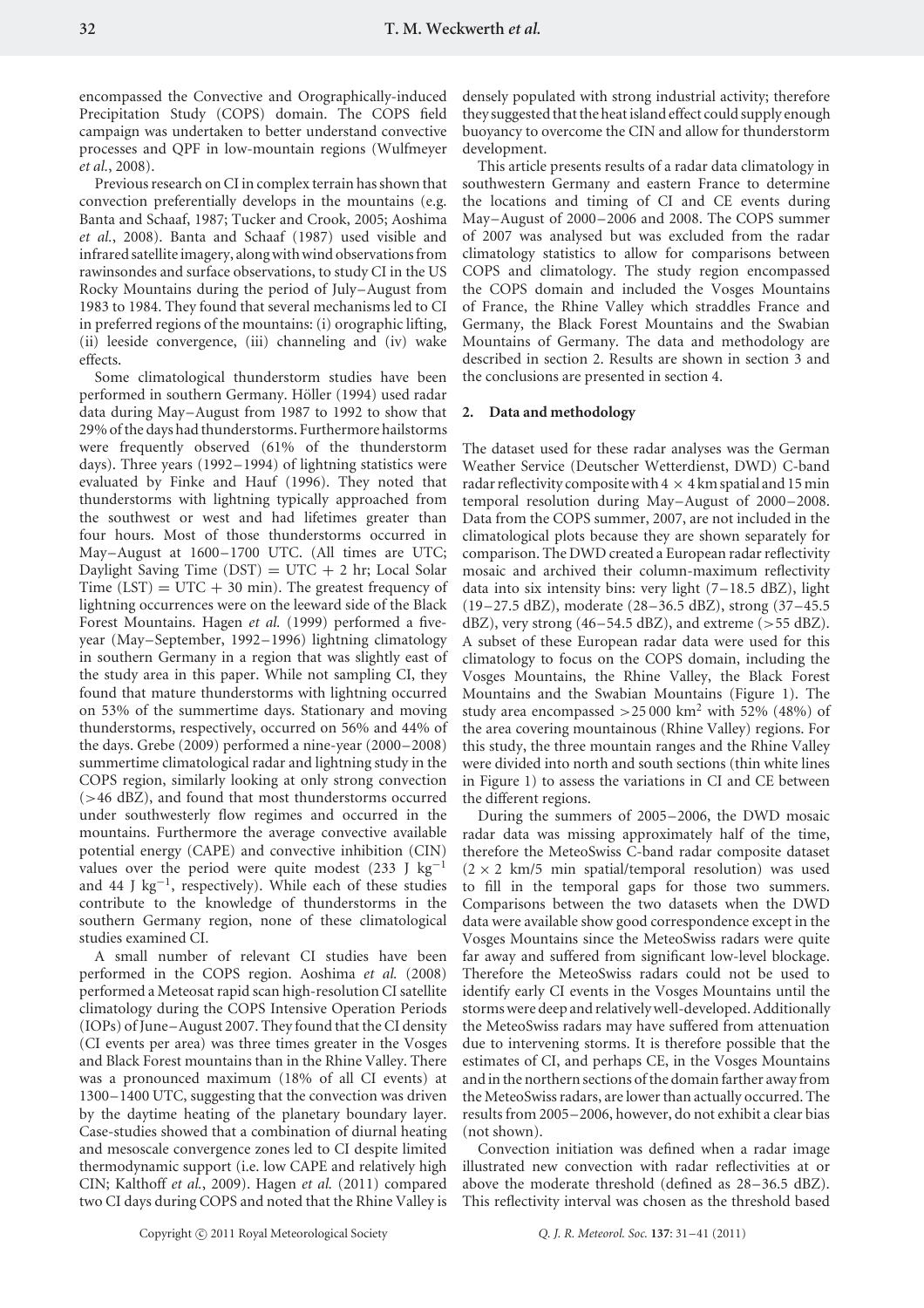

Figure 1. Map of southwestern Germany/eastern France showing the COPS domain used in this radar climatology study (white near-circular boundary). Elevation (shading) is shown in m above mean sea level (msl). Radar locations used in this study are shown by the radar symbols. Mountain peaks for the three COPS mountain ranges are shown as triangles. Thin lines separate the different regions used in this study which are listed in Table I and shown in Figures 8 and 10.

on previous work defining CI when radar reflectivity values exceeded 35 dBZ (e.g. Wilson and Schreiber, 1986; Mecikalski and Bedka, 2006) since that value correlates well with the development of mature cumulonimbus clouds (Roberts and Rutledge, 2003). If there was adjacent existing convection, identification of CI was not made. The rules for identifying CI events in this study were: (i) observing a new radar echo with reflectivity at or above the moderate threshold  $(28-36.5$  dBZ), (ii) the echo must encompass at least two adjacent pixels (storm size greater than  $32 \text{ km}^2$ ), (iii) the echo must have a lifetime of at least 15 min and (iv) it must show intensity and/or size variation with time to ensure that it was meteorological echo rather than ground clutter or anomalous propagation. A potential bias in these analyses occurs with merged storms. When multiple CI events produce storms that later merge, they will bias the results pertaining to duration, intensity and areal coverage. Thus multiple initial storms would be tagged with the same duration, intensity and areal coverage results. The merged storms account for the majority of the large and long-lived events, as will be discussed in section 3.3.

Thunderstorm days were classified within the COPS region when lightning was detected and radar reflectivities exceeded 46 dBZ. The thunderstorms included all storms that initiated and grew within the COPS domain, as well as those that advected into the region. The shape, size and duration of the radar echoes were used to further classify the thunderstorm days as: (i) relatively short-lived, small, isolated single cells, (ii) thunderstorms associated with fronts defined on synoptic charts, and (iii) mesoscale convective systems (MCSs), including multicellular structures, supercells and squall lines. If more than one convective type occurred on any day, then the day was categorized with the type that spanned the largest area of the domain.

Figure 2 shows an example of several CI events on 25 July 2000. Ground clutter is visible in Figure 2(a) but no storm echoes are observed at 0945 UTC. By 1000 UTC (Figure 2(b)) CI, labelled cell A, is identified in the central Rhine Valley. Cell A grew and intensified by 1015 UTC (Figure  $2(c)$ ) and 1030 UTC (Figure  $2(d)$ ). Note that there was a CI event south of the study area; events outside the study area were not counted for this analysis. New cells formed in the Swabian Mountains, labelled B and C, at 1115 UTC while cell A continued its growth as it propagated into the northern Black Forest Mountains (Figure 2(e)). By 1130 UTC another cell, labelled D, had formed near Stuttgart (Figure 2(f)). The maximum eventual storm size, intensity and duration of all the CI events were recorded. The size was based upon size relative to the Vosges Mountains. Storms classified as small storms never grew larger than the size of the southern Vosges (∼*<*2000 km2). Medium-sized storms were <sup>∼</sup>2000–3500 km2, large storms were greater than the size of the entire Vosges Mountains (∼*>*3500 km2).

When any type or category of pre-existing radar echoes propagated into the study region and intensified by at least one reflectivity category, a CE event was identified. Figure 3 shows an example of three CE events. On 17 July 2007 at 2230 UTC some regions of moderate to strong reflectivity advected into the study region (Figure 3(a)). By 0030 on 18 July 2007 approximately half of the study region was covered with radar echo (Figure 3(b)). At 0100 UTC enhancement A was identified in the southern Rhine Valley (Figure  $3(c)$ ). The very strong convection continued as the system propagated northeastward by 0130 UTC (Figure 3(d)). Two other enhancements developed at 0200 UTC (Figure  $3(e)$ ), labelled B and C, respectively, in the eastern Rhine Valley and the northern Black Forest. Enhancement A continued and enhancements B and C merged together as they all propagated northeastward at 0230 UTC (Figure 3(f)).

For all of the 3190 CI and all of the 1327 CE events throughout the nine summers, the centroid location, elevation, time of day, maximum intensity achieved and maximum areal coverage were recorded. The compilation of CI, CE and thunderstorm events and analyses of their timing and distribution will be presented.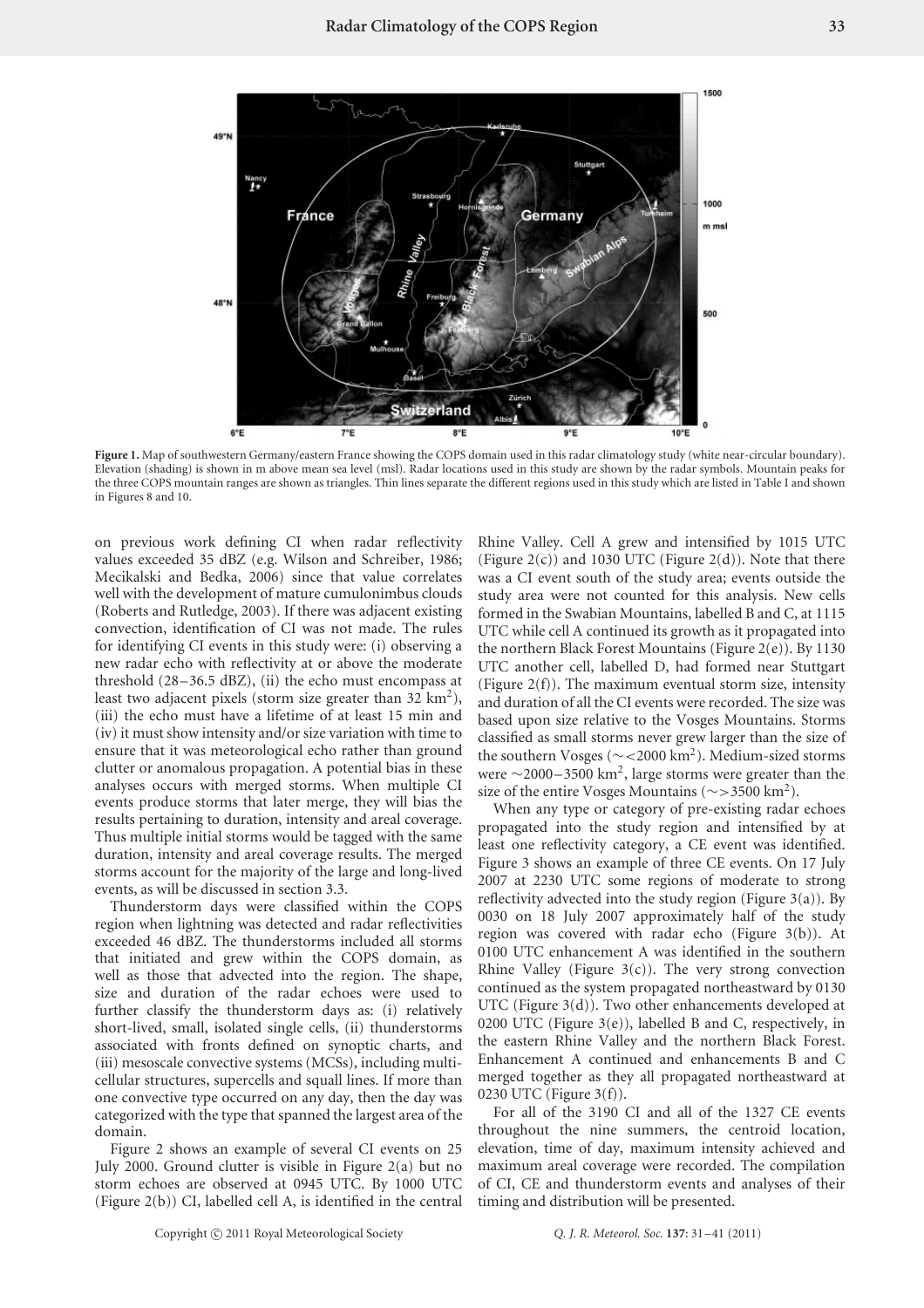

**Convection Initiation Example: 25 July 2000** 

Figure 2. Example of convection initiation events on 25 July 2000. (a) 0945 UTC with no convection in the COPS domain. The scattered coloured regions are ground clutter. (b) 1000 UTC showing CI (labelled A) in the central Rhine Valley, (c) 1015 UTC and (d) 1030 UTC, both showing further development of cell A (note there is CI outside the COPS study area), (e) 1115 UTC showing two more CI events, labelled B and C, and (f) 1130 UTC additionally showing new cell D.

#### **3. CI and CE climatology**

### *3.1. Dates of occurrences*

The radar climatology of the COPS region showed that 71.6% of the days had some form of convective precipitation. Figure 4 shows the number of CI days and the number of thunderstorm days separated into different convective organization categories. The CI events include all convective cells while the thunderstorms occurrences are defined when lightning was detected within strong convection with reflectivities *>*46 dBZ. The number of CI and thunderstorm days track each other and were variable from year to year. The COPS summer, 2007, had the most CI days and the most thunderstorm days in this period but the majority of the COPS thunderstorms were synoptically driven (categories of frontal thunderstorms and supercells and many MCSs), rather than locally forced. This more frequent influence of synoptic forcing in generating storms is suggested in further results in this article and was also noted in Wulfmeyer *et al.* (2011).

The seasonal data are presented in 1 d bins, which is the temporal resolution of the data (Figure 5). This bin interval is consistent with the e-folding length of 1 d, as determined from the autocorrelation statistics. CI events were identified on 61.8% of the summertime days in the nine-year period. The climatology indicates that CI is equally likely to occur on any given day throughout the summers of 2000–2006 and 2008 (grey bars of Figure 5(a)). There were  $42.4\%$ of the days that had CE of existing systems propagating through the COPS region. Similarly, the percentage of climatological CE events was also quite uniform throughout the summer (Figure 5(b) grey bars). During May–August of 2007, the COPS summer, 82.9% of the days had some form of convective precipitation with reflectivity values *>*28 dBZ.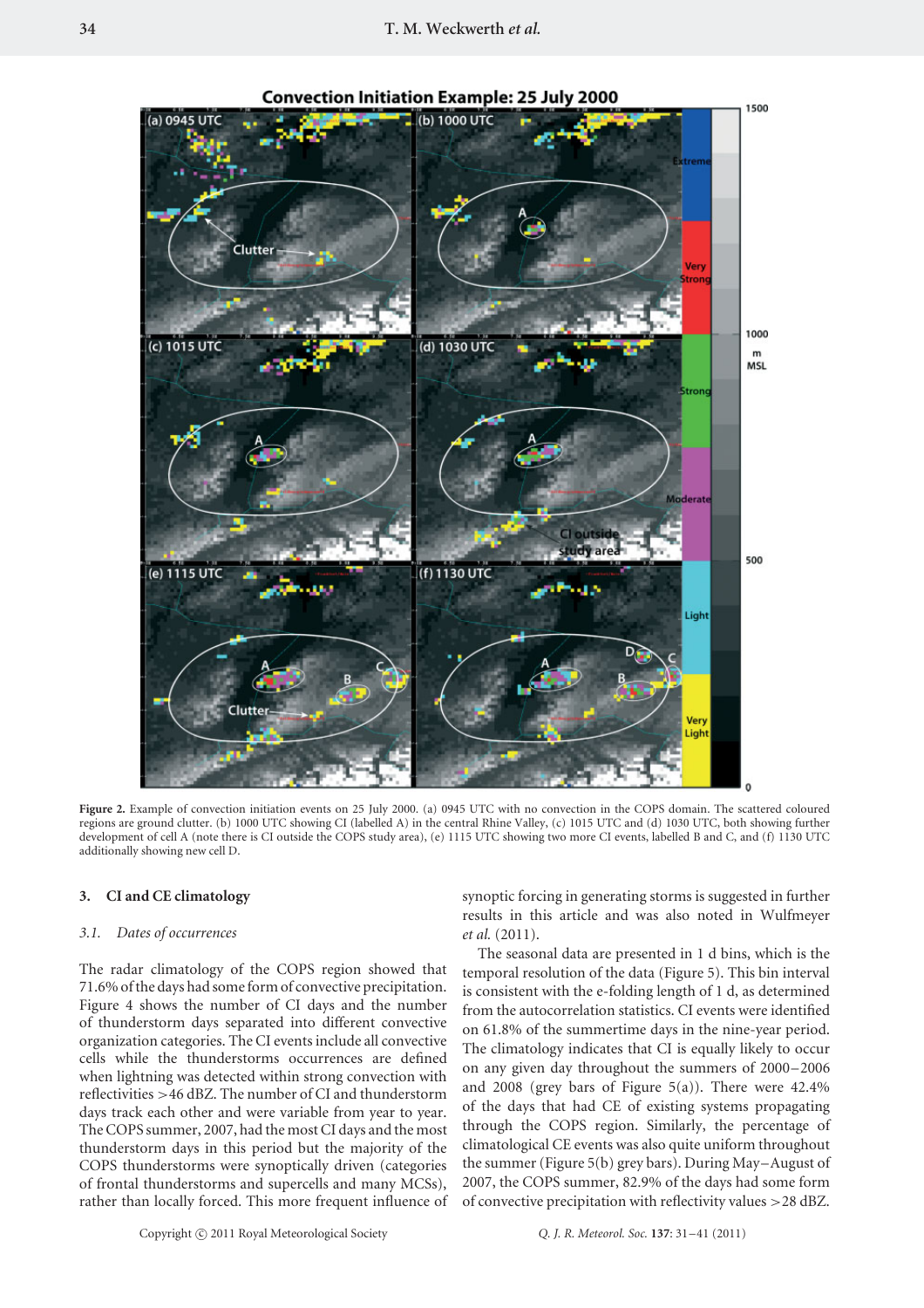

**Convective Enhancement Example: 18 July 2007** 

**Figure 3.** Example of convective enhancement events on 17–18 July 2007. (a) 2230 UTC on 17 July 2007 showing moderate/strong convective systems moving into the COPS region, (b) 0030 UTC on 18 July 2007 illustrating moderate/strong convection covering half of study region, (c) 0100 UTC illustrating convective enhancement A in the southern Rhine Valley, (d) 0130 UTC and (e) 0200 UTC with convective enhancements B and C in the eastern Rhine Valley and northern Black Forest, respectively, and (f) 0230 UTC showing merging of enhancements B and C.

CI and CE events, respectively, occurred on 70.7% and 52.0% of the summertime COPS days.

While the percentages of COPS CI and CE days were similar to climatology, the character, timing and distribution of the convection appear to be somewhat different. The nonparametric Wilcoxon–Mann–Whitney statistical test was used to assess the significance of the differences between the climatological distribution of CI and CE and that observed during the COPS summer (e.g. Yue and Wang, 2002; Rife *et al.*, 2009). The time series for both the 8-year climatology and the 2007 season were whitened in order to remove the effects of serial correlation that might lead to unwarranted rejection of the null hypothesis of the Wilcoxon–Mann–Whitney test (Wilks, 2006). The whitening was done following the procedure outlined in Yue and Wang (2002) whereby the lag–1 autocorrelation was removed from each series using a first-order autoregression model. Rather than the climatological pattern of illustrating CI events on most days, the COPS summer exhibited a higher percentage of CI events on fewer days. The nonparametric Wilcoxon–Mann–Whitney test resulted in a 99.4% confidence level that the climatology and COPS time series shown in Figure 5(a) are unique. COPS had a greater incidence of CI events from late May to mid-June than shown in the climatology. This period was punctuated by several very active days with the top five days accounting for over 15% of the summer's CI events. The second half of the COP summer was relatively quiescent, with 66% of the days having fewer CI events than the expected climatology.

Similarly the non-parametric Wilcoxon–Mann–Whitney test showed that the climatological CE and COPS CE distributions of Figure 5(b) were distinct with a confidence of 99.0%. Enhancement events in the COPS summer of 2007 showed a higher percentage of CE events in early May, mid-June and early July (black bars of Figure 5(b)). Similar to CI events, the frequency of occurrence of CE events was much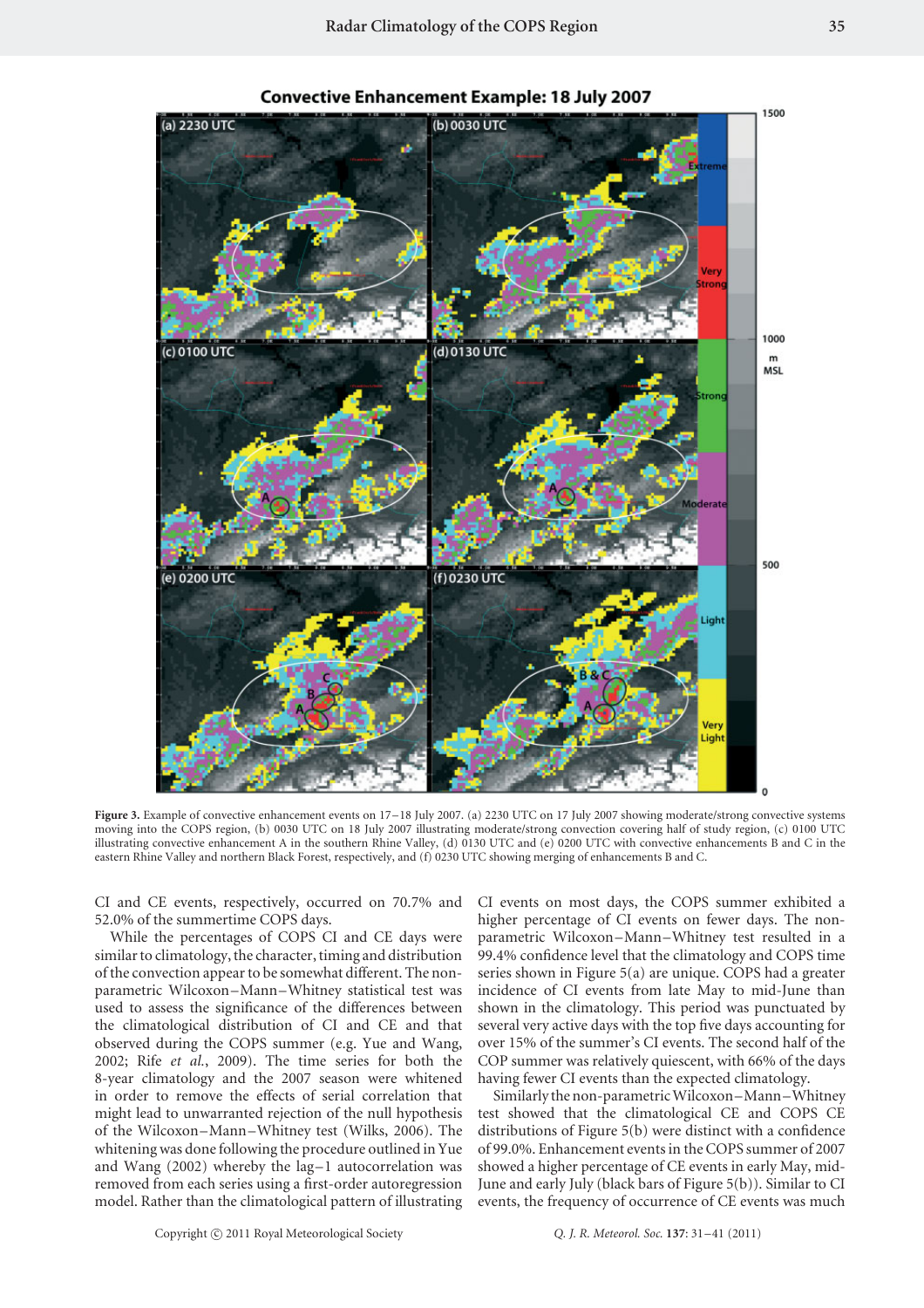

Figure 4. Number of convection initiation and thunderstorm (radar reflectivities *>*46 dBZ) days per year. Categories of thunderstorm days were defined as short-lived single cellular, frontal convection and mesoscale convective systems (including multi-cells, supercells and squall lines).



**Figure 5.** Percent of (a) CI and (b) CE events within the COPS region versus date for 2000–2006 and 2008 (grey) and COPS summer of 2007 (black). Each vertical bar corresponds to one day. Climatological means are shown by white stars and the grey line marks the high side of the 95% confidence interval.

less than the climatology, particularly in mid-July–August. Overall, the COPS convection, both in terms of CI and CE, occurred on fewer days than the climatology, particularly after early July.

#### *3.2. Spatial distribution of events*

From previous research of CI in complex terrain, it was expected that there would be an obvious increase in



**Figure 6.** Convection initiation locations within the COPS domain for summer months of (a) 2000–2006 and 2008 and (b) 2007. The number of CI events for each time period is shown in parentheses.

occurrence of CI events near the mountain peaks (e.g. Banta and Schaaf, 1987). Figure 6 shows the location of CI events for the climatological period 2000–2006 and 2008 (Figure 6(a)), and for 2007 alone, the COPS summer (Figure 6(b)). CI locations are distributed throughout the entire study area, with an apparent slight increase in density over the southern Vosges Mountains, southern Black Forest and in the western Swabian Mountains (Figure 6(a)). There are minor variations in the year-by-year maps, but widespread occurrences of CI events are observed every summer, including the COPS summer (Figure 6(b)).

While the CI climatology shows some preference for higher terrain, the CE events show no clear relationship with the underlying mountains (Figure  $7(a)$ ). This is also true for the COPS summer of 2007 (Figure 7(b)). Convective enhancement events occur throughout the domain with no obvious increase in density in any of the regions.

In order to quantify whether there are preferred locations for CI and CE, the number of events per area for each region was calculated. For the different regions illustrated in Figure 1, the annual-average densities (events per 1000  $\text{km}^2\text{y}^{-1}$ ) of CI and CE events for both the eightyear climatology period and for 2007 alone are shown (Figure 8 and Table I). During the entire climatological period, the mountain regions (average of 13.5 CI events per  $1000 \text{ km}^2 \text{y}^{-1}$ ) had the highest density of initiations while the Rhine Valley produced approximately one-half as many CI events (average of 6.9 CI events per 1000 km<sup>2</sup> km<sup>2</sup>y<sup>-1</sup>). Table I shows that the greatest density of CI events occurred in the western Swabian Mountains (16.0 CI events per 1000 km2y−1) and the southern Black Forest Mountains (14.6 CI events per 1000 km<sup>2</sup>y<sup>-1</sup>). In contrast, the southern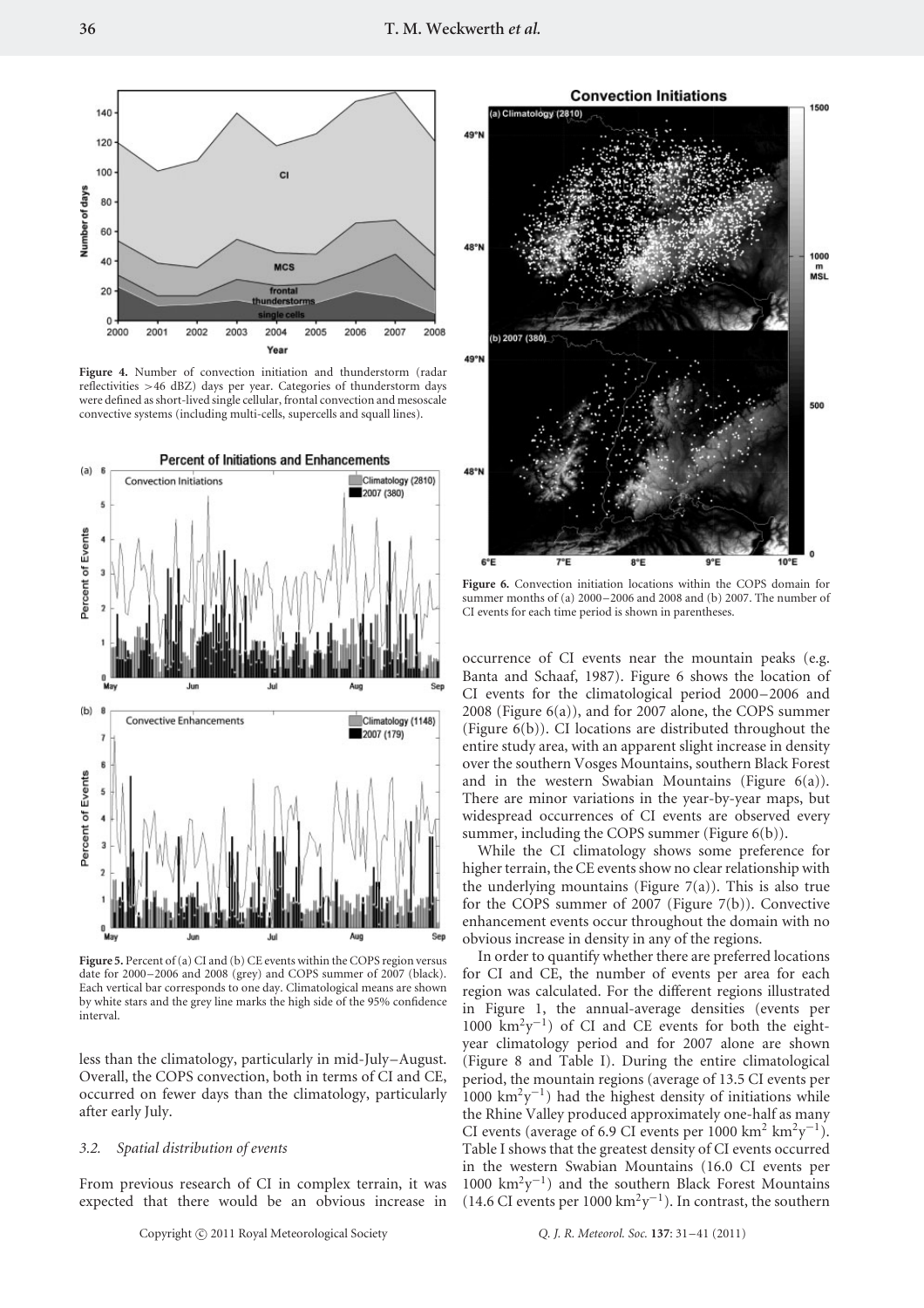**Convective Enhancements** 



**Figure 7.** Convective enhancement locations in COPS domain for summer months of (a) 2000–2006 and 2008 and (b) 2007. Number of CE events are shown in parentheses.

Rhine Valley had only 7.4 CI events per 1000 km<sup>2</sup>y<sup>-1</sup>. This preference for mountain CI suggests that orographic lifting and convergence associated with diurnal heating and upslope flows play an important role in CI in the COPS region.

In 2007 alone, the maximum density of CI events, as shown in the parentheses of Table I, occurred in the northern Vosges and eastern Swabian Mountains (13.8 CI events per 1000 km2). The average CI density of the mountain regions was 13.2 CI events per 1000 km<sup>2</sup>, while the average CI density in the Rhine Valley was 8.6 CI events per 1000 km<sup>2</sup>. The ratio of mountain to valley CI was less in the COPS summer (1.5) than in the climatological data (2.0), further suggesting that different forcing mechanisms were dominant in 2007 than in the 2000–2006/2008 climatology.

Table I additionally shows densities of the CI events of various regions separated into different categories for maximum strength and size attained, duration of the storm and time of CI. Several differences are found between storms that initiate in the mountains and those that initiate over the valley. For example, the average density of CI events that developed into intense storms *>*55 dBZ in the mountains was 3.3 CI events per 1000 km<sup>2</sup>y<sup>-1</sup> compared with only 1.1 CI events per 1000 km<sup>2</sup>y<sup>-1</sup> in the Rhine Valley (Table I). Similarly, the largest (larger than the size of the Vosges Mountains) and longest duration (*>*3 h) storms had higher average densities in the mountains (2.8 and 7.5 CI events per 1000 km2y−1, respectively) that were <sup>∼</sup>2*.*5 times greater than the average densities of CI events in the Rhine Valley (1.1 and 3.1 CI events per 1000 km<sup>2</sup>y<sup>-1</sup>, respectively). These large and long-lived storms were often formed by cell mergers. In particular, merged storms caused 91% of



**Figure 8.** Histogram of summertime (a) CI and (b) CE densities (percent of occurrences per area per year) for the 2000–2006 and 2008 climatology (grey bars) and 2007 (black bars) for each of the regions shown in Figure 1.

the large storms and 62% of the long-lived storms. For the weaker, smaller and short-lived storms, there was 50% greater occurrence of CI events in the mountains than in the valley. For example, the storms that reached only 36 dBZ had a highest density occurrence in the western Swabian Mountains (1.8 CI events per 1000 km<sup>2</sup>y<sup>-1</sup>) while the density at this reflectivity threshold in the southern Rhine Valley was 0.9 CI events per 1000 km<sup>2</sup>y<sup>-1</sup>. Similar results were obtained during the COPS summer (density values shown in parentheses in Table I). Thus the stronger, larger and long-lived storms had a 2 to 3 times greater density occurrence in the mountains than in the Rhine Valley. The weaker, smaller and short-lived storms were more evenly distributed between the mountains and the Rhine Valley but still preferentially occurred in the mountains with a mountain to valley ratio of 1.5.

The CE densities were more uniformly distributed across the mountains and Rhine Valley. This is shown in Figure 8(b) and in the densities of CE events shown in Table I. In fact, the average density of CE events across all of the COPS mountains (4.6 enhancements per 1000 km2y−1) was slightly less than the density in the Rhine Valley (average of 5.1 enhancements per 1000 km2y−1). One possible explanation for the high density of CE events in the valley may be that moisture accumulates in the valley and provides additional conditional instability for convective systems propagating through the region. This hypothesis is consistent with soil moisture enhancements observed in the Rhine Valley (Kalthoff *et al.*, 2011). The results were similar in 2007: the average CE density of the mountain regions was 6.3 enhancement events per 1000 km<sup>2</sup>, while the average CE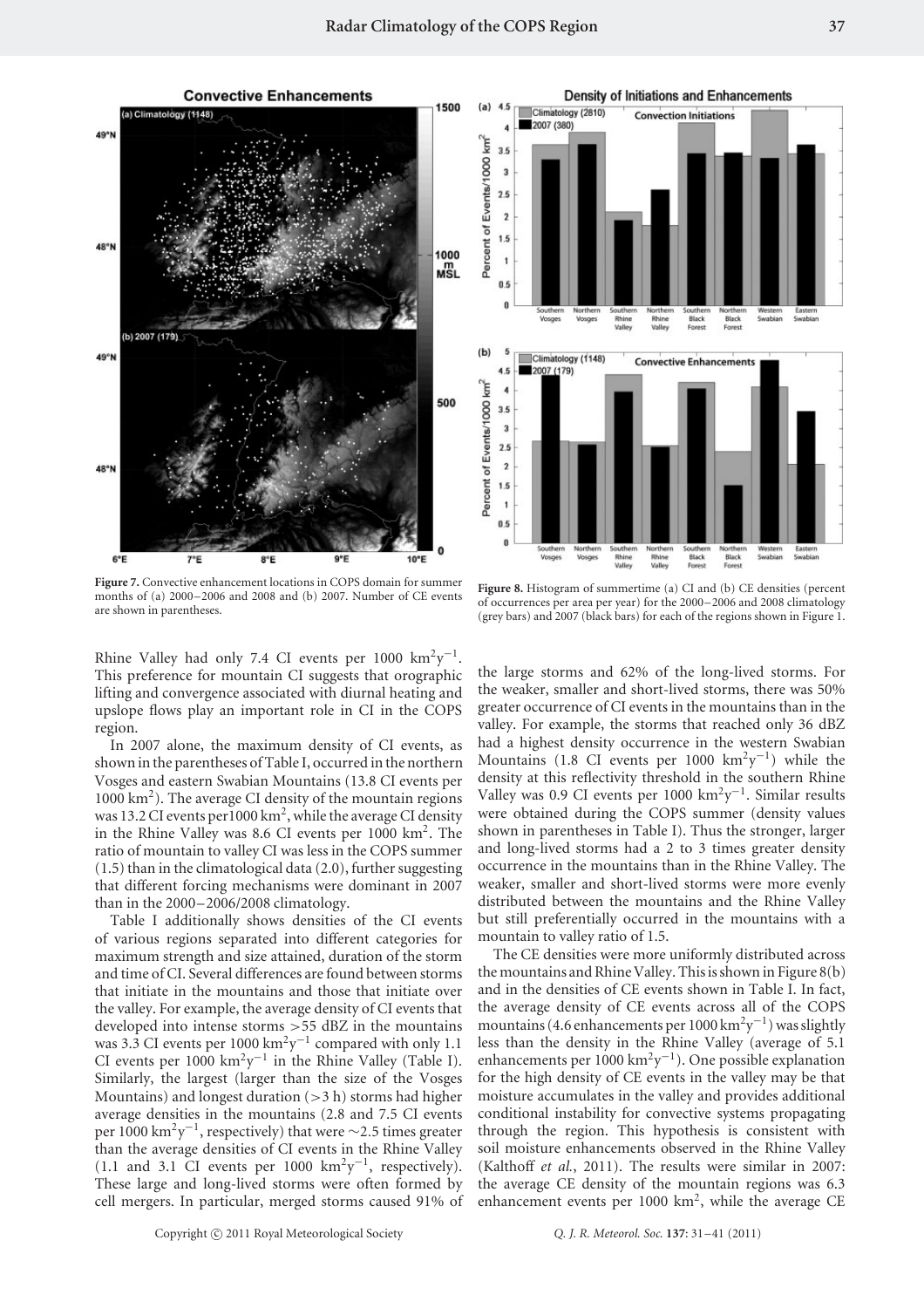density in the Rhine Valley was 5.8 enhancement events per 1000 km<sup>2</sup>.

Figure 8(b) shows that the CE densities were higher in the southern regions than in the northern regions. This is also shown in Table I which provides the climatological CE densities for the southern (northern) Vosges Mountains: 4.2 (3.8) enhancements per 1000 km<sup>2</sup>y<sup>-1</sup>; southern (northern) Rhine Valley: 6.5 (3.6) enhancements per 1000 km2y−1; southern (northern) Black Forest Mountains: 6.3 (3.3) enhancements per 1000 km<sup>2</sup>y<sup>-1</sup> and western (eastern) Swabian Mountains: 6.2 (3.5) enhancements per 1000 km<sup>2</sup>y<sup>-1</sup>. It is unknown why the Vosges Mountain north–south climatological variability was much less than the other regional north–south variations. This higher density of CE events in the southern regions was also apparent in 2007 (Figure 8(b)). It is interesting but unclear why there is a distinct southern preference for CE events. The southern regions tend to have higher terrain than the northern regions, but this southern preference in convection was not observed as uniformly for CI events (Figure  $8(a)$ ).

### *3.3. Diurnal evolution of convection*

Analyses above indicate that the daily variation in CI events during the COPS summer was significantly different from that found in the 8-year climatology. In this section, the diurnal cycles of CI and CE are examined. Figure 9 shows the climatological and COPS diurnal variation of the frequency of occurrence of CI and CE events. These data have been binned using a 30 min interval. While the autocorrelation analysis indicated that the e-folding parameter varied from 15 to 180 min, the 30 min bin size was chosen to allow for an adequate sample size to more reliably calculate the variance (and thus the 95% confidence interval) for each bin. Additionally 30 min is the minimum life time of a convective cell.

A peak in the frequency of CI events is evident between 1000 and 1200 UTC in both the climatology and the COPS summer (Figure 9(a)). An evaluation of the full 95% confidence interval (only the upper limit of the 95% confidence interval is shown in Figure 9) indicates that this peak in the climatology is significant with a confidence of up to 95%. The frequency of CI events is clearly related to the diurnal cycle (local noon is at 1130 UTC), suggesting a strong relationship of the CI events to surface heating and subsequent destabilization of the lower atmosphere. The rapid increase in CI events until solar noon is followed by a gradual decrease in CI events throughout the afternoon, resulting in the positively skewed appearance to the distributions. This period of gradually decreasing CI occurs during the time of day when secondary CI associated with outflow boundaries is likely to be occurring. Table I shows that the daytime (0500–1700 UTC) CI densities averaged 7.7 CI events per 1000 km<sup>2</sup>y<sup>-1</sup> while the nighttime (1700–0500 UTC) CI densities averaged 2.6 CI events per 1000 km2y−1. The ratio of daytime to nighttime CI events was 3.0. More CI events occurred from midday through the afternoon and early evening hours rather than during the night, providing further evidence that local forcing associated with diurnal heating and upslope flow were important for CI events.

To assess whether the COPS period was similar to climatology, the non-parametric Wilcoxon–Mann–Whitney test was performed. This test indicated that the two distributions



**Figure 9.** Percentage of (a) CI and (b) CE events versus time of day (UTC) in 2000–2006 and 2008 (grey bars) and the COPS summer (black bars). Histogram bars are 30 min intervals. The climatological mean values are shown as white crosses and the grey line denotes the high side of the 95% confidence interval.

were drawn from different populations at the 99.9% confidence interval. In contrast to the climatology, the COPS data exhibit a broad daytime maximum in CI with a secondary peak occurring between 1700 and 1800 UTC. This peak was not caused by a large system on just a few days but was due to numerous CI events occurring on 18 COPS days. Note that the CI percentage observed at 1700–1800 UTC during COPS differed from climatology at the 95% confidence level. Another difference is that nighttime CI events during COPS were more frequent than climatology with most nighttime COPS CI bins exceeding the climatological mean and many bins nearing the upper 95% confidence interval. This is quantified further by the ratio of daytime (6.7 events per  $1000 \text{ km}^2$ ) to night-time (3.9 events per  $1000 \text{ km}^2$ ) CI events observed during COPS (1.7) being different from the climatological day/night ratio (3.0). The differences in the day/night ratio of CI events during COPS further suggests that the COPS summer exhibited less diurnal, local forcing and that the COPS CI events were influenced more by synoptic-scale forcing.

The COPS CI peak of 1000–1200 UTC occurs earlier than the previous COPS CI study of Aoshima *et al.* (2008), who found a maximum of satellite-observed CI at 1300–1400 UTC. They used only a COPS subset of Intensive Operation Period (IOP) days. When these radar CI data were similarly reduced to IOP days only and compared with the Aoshima *et al.* (2008) distribution, the nonparametric Wilcoxon–Mann–Whitney test resulted in a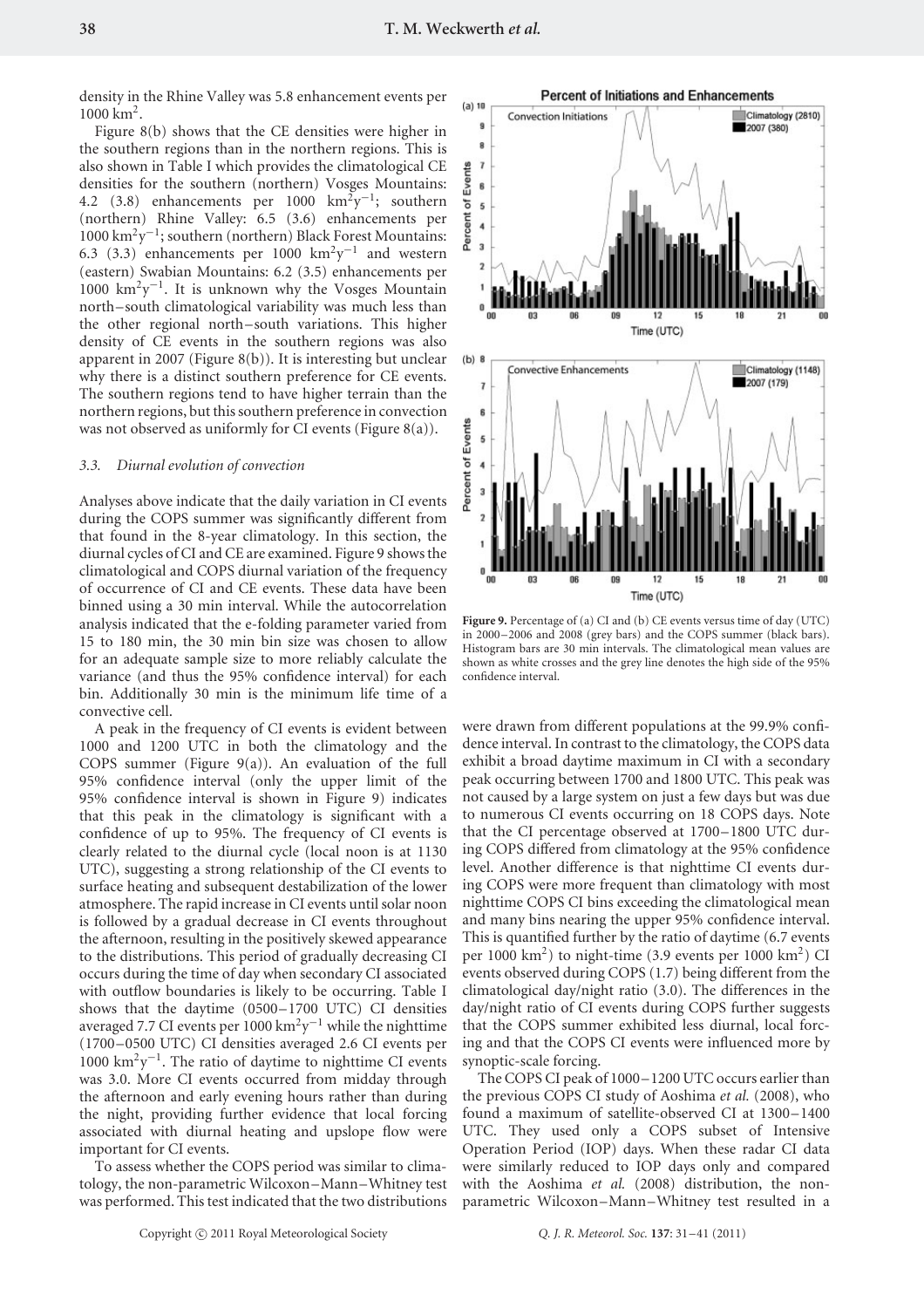Table I. Annual summertime average density of convective events (events per 1000 km<sup>2</sup>y<sup>-1</sup>) for various regions of Figure 1 during 2000 to 2006 and 2008. The COPS summer densities are shown in parentheses. CI is all convection initiation events and CE is for all of the convective enhancement events. The CI events are separated according to maximum reflectivity, size, duration of the storm and time of initiation. 'Avg mtns' is the average density of all mountain regions (i.e. south and north Vosges, south and north Black Forest, west and east Swabian). 'Avg valleys' is the average density in the south Rhine and north Rhine Valleys

| Region          | CI     | CE    | Maximum reflectivity (dBZ) |       |        |       | Size $(100 \text{ km}^2)$ |                |       | Duration (h) |                |       | Time (UTC)       |                  |
|-----------------|--------|-------|----------------------------|-------|--------|-------|---------------------------|----------------|-------|--------------|----------------|-------|------------------|------------------|
|                 |        |       | 36                         | 45    | 54     | > 55  | $<$ 20                    | $20 - 35 > 35$ |       | 1            | $\overline{2}$ | >3    | $0500 -$<br>1700 | $1700 -$<br>0500 |
| S. Vosges       | 12.6   | 4.2   | 0.8                        | 3.1   | 5.4    | 3.4   | 6.3                       | 3.8            | 2.6   | 2.1          | 2.4            | 8.1   | 9.7              | 2.9              |
|                 | (12.5) | (8.3) | (1.9)                      | (2.8) | (3.7)  | (4.2) | (5.1)                     | (4.2)          | (3.2) | (1.9)        | (1.9)          | (8.8) | (7.9)            | (4.6)            |
| N. Vosges       | 13.7   | 3.8   | 1.2                        | 4.1   | 5.7    | 2.7   | 7.6                       | 3.2            | 2.9   | 2.4          | 3.7            | 7.5   | 11.4             | 2.2              |
|                 | (13.8) | (4.6) | (2.3)                      | (3.1) | (6.2)  | (2.3) | (7.7)                     | (1.5)          | (4.6) | (1.5)        | (3.8)          | (8.5) | (7.7)            | (6.2)            |
| S. Rhine Valley | 7.4    | 6.5   | 1.2                        | 1.9   | 3.0    | 1.5   | 4.5                       | 1.7            | 1.3   | 1.7          | 2.1            | 3.6   | 4.6              | 2.8              |
|                 | (7.3)  | (7.1) | (0.9)                      | (1.3) | (3.4)  | (1.7) | (4.1)                     | (1.7)          | (1.5) | (0.9)        | (2.6)          | (3.9) | (3.9)            | (3.5)            |
| N. Rhine Valley | 6.3    | 3.6   | 1.0                        | 2.3   | 2.3    | 0.7   | 4.3                       | 1.1            | 0.9   | 1.8          | 1.9            | 2.6   | 4.1              | 2.2              |
|                 | (9.9)  | (4.5) | (2.1)                      | (3.2) | (3.7)  | (0.9) | (6.6)                     | (2.0)          | (1.3) | (2.6)        | (2.6)          | (4.6) | (5.6)            | (4.4)            |
| S. Black Forest | 14.6   | 6.3   | 0.7                        | 2.7   | 6.0    | 5.1   | 7.8                       | 3.4            | 3.4   | 2.6          | 3.3            | 8.7   | 11.4             | 3.1              |
|                 | (13.0) | (7.2) | (0.6)                      | (2.9) | (4.9)  | (4.6) | (5.8)                     | (4.3)          | (2.9) | (2.0)        | (3.2)          | (7.8) | (9.3)            | (3.8)            |
| N. Black Forest | 12.2   | 3.3   | 1.2                        | 3.5   | 4.8    | 2.7   | 7.2                       | 2.4            | 2.6   | 2.3          | 3.6            | 6.3   | 9.6              | 2.6              |
|                 | (13.1) | (2.7) | (2.3)                      | (0.9) | (6.8)  | (3.2) | (7.2)                     | (2.7)          | (3.2) | (2.3)        | (3.6)          | (7.2) | (7.7)            | (5.4)            |
| W. Swabian      | 16.0   | 6.2   | 1.8                        | 3.6   | 6.5    | 4.2   | 8.9                       | 3.8            | 3.3   | 2.6          | 4.7            | 8.7   | 13.3             | 2.8              |
|                 | (12.7) | (8.1) | (0.9)                      | (4.5) | (5.0)  | (2.3) | (7.2)                     | (2.7)          | (2.7) | (3.2)        | (0.9)          | (8.6) | (9.5)            | (3.2)            |
| E. Swabian      | 12.0   | 3.5   | 1.1                        | 3.0   | 5.7    | 2.1   | 7.5                       | 2.7            | 2.0   | 3.5          | 2.9            | 5.7   | 10.1             | 1.9              |
|                 | (13.8) | (6.7) | (0.5)                      | (1.4) | (10.0) | (1.9) | (9.0)                     | (3.8)          | (1.0) | (2.4)        | (4.8)          | (6.7) | (10.0)           | (3.8)            |
| Avg mtns        | 13.5   | 4.6   | 1.1                        | 3.3   | 5.7    | 3.4   | 7.6                       | 3.2            | 2.8   | 2.6          | 3.4            | 7.5   | 10.9             | 2.6              |
|                 | (13.2) | (6.3) | (1.4)                      | (2.6) | (6.1)  | (3.1) | (7.0)                     | (3.2)          | (2.9) | (2.2)        | (3.0)          | (7.9) | (8.7)            | (3.9)            |
| Avg valleys     | 6.9    | 5.1   | 1.1                        | 2.1   | 2.7    | 1.1   | 4.4                       | 1.4            | 1.1   | 1.8          | 2.0            | 3.1   | 4.4              | 2.5              |
|                 | (8.6)  | (5.8) | (1.5)                      | (2.3) | (3.6)  | (1.3) | (5.4)                     | (1.9)          | (1.4) | (1.8)        | (2.6)          | (4.3) | (4.7)            | (3.9)            |

79.2% confidence level that the distributions are similar. The differences in the peak CI occurrences may be explained by the different datasets used because radar identifies CI events before IR brightness temperatures show substantial cloud-top cooling.

The climatological diurnal cycle of CE events has a small amplitude increase during the day (1100–1700 UTC) while the COPS diurnal cycle has a great deal of variability with no clear relationship between CEs and time of day (Figure 9(b)). According to the non-parametric Wilcoxon–Mann–Whitney test, the climatological CE and COPS CE distributions of Figure 9(b) were distinct with a confidence of 99.0%, indicating that CE during the COPS summer was unique (i.e. not drawn from the same population as climatology). Table I shows that the density of daytime CE events (2.8 enhancement events per  $1000 \text{ km}^2 \text{y}^{-1}$ ) was slightly greater than night-time CE events (1.9 enhancement events per  $1000 \text{ km}^2 \text{y}^{-1}$ ) with a daytime to night-time ratio of 1.5. During COPS, the density of daytime CE events (3.1 enhancement events per 1000 km<sup>2</sup>y<sup>-1</sup>) was similar to that of nighttime CE events (2.8 enhancement events per 1000 km<sup>2</sup>y<sup>-1</sup>) with a daytime to nighttime ratio of 1.1, again suggesting less impact of local heating effects during the COPS summer than in the climatology.

Further analyses have been performed to assess how the CI events varied regionally across the COPS domain. This was done by dividing the number of events for each region (defined in Figure 1) by the area of the region to calculate

the CI density. The CI density calculated for each region using the entire 2000–2008 period was then plotted as a function of time of day (Figure 10(a)). While there is no clear variation in timing of maximum CI density for the various mountain regions of the COPS domain, there is some variation in the magnitude of the peaks for each region. The most notable feature is the difference in the amplitude of the diurnal variation found between the mountains and the Rhine Valley. These differences indicate that mountain CI is strongly influenced by daytime heating, while CI in the Rhine Valley is not.

Given these regional differences in the timing of CI, the regional variation in the relationship between CI and the occurrence of strong storms is assessed by plotting the diurnal cycle of the frequency of occurrence of thunderstorms with reflectivities *>*46 dBZ for each region (Figure 10(b)). It is noted that roughly 62% of the CI events shown in Figure 10(a) contribute to the diurnal cycle of strong storms shown in Figure 10b. The remainder of strong storms shown in Figure 10(b) propagated into the domain. It is seen that the peak in strong storms occurs  $\sim$ 2 h after the peak in CI events (Figure 10). It is also seen that the peak occurrence of strong storms occurs first over the mountains and then, about two hours later, in the Rhine Valley (Figure 10(b)). This 2 h lag may be explained by the propagation of storms off the Vosges Mountains and into the Rhine Valley. Additionally, it is possible that the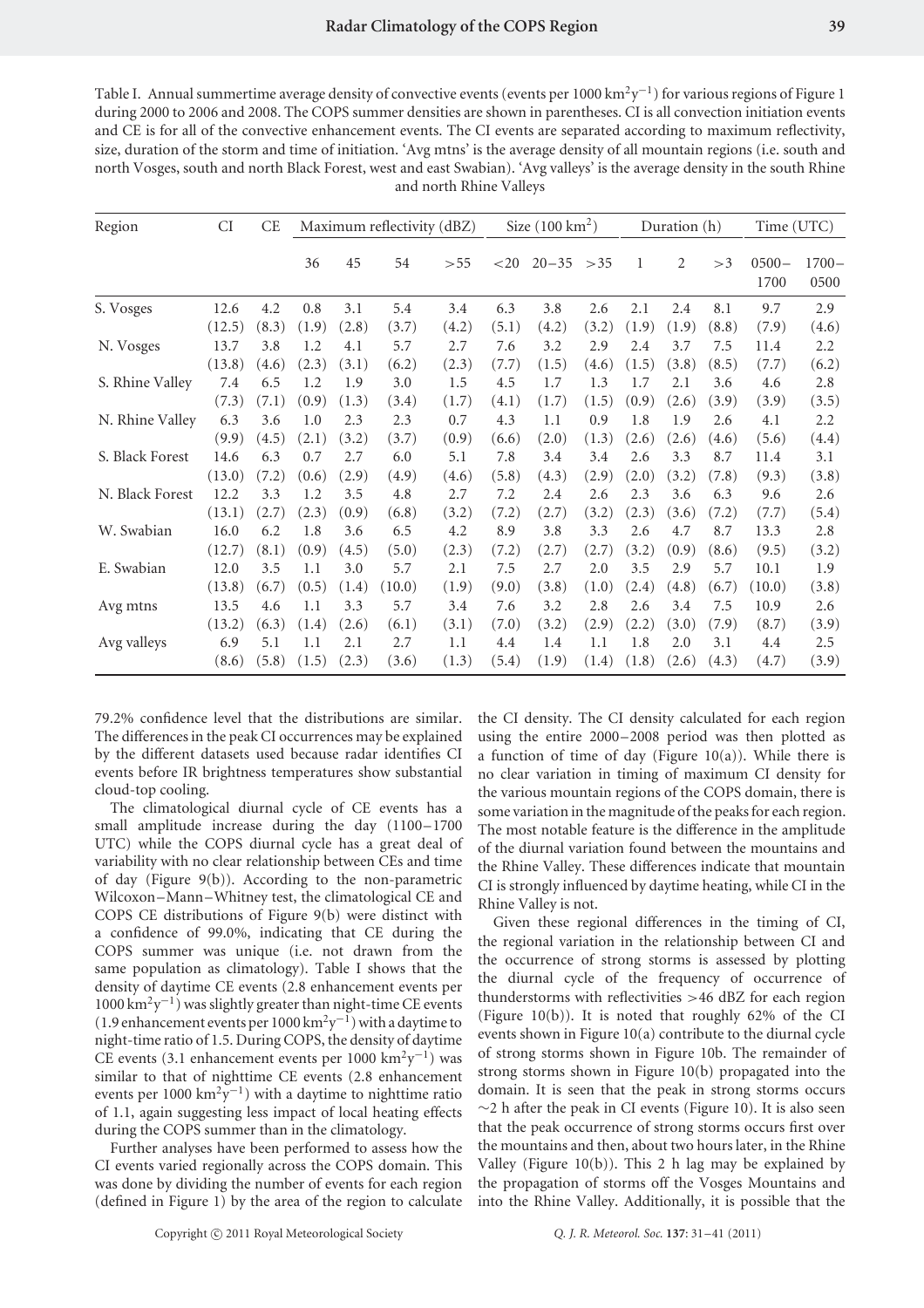

**Figure 10.** Timing of (a) CI densities and (b) strong thunderstorm densities (with reflectivities *>*46 dBZ) for the different regions illustrated in Figure 1.

storms propagated over the Vosges Mountains and then first decayed before they intensified again over the Rhine Valley.

#### **4. Conclusions**

Results of a nine-year European radar data climatology from the COPS region of southwestern Germany and eastern France are presented from the summer months (May–August) of 2000–2008. While this study utilizes accepted methodologies in identifying and evaluating CI events using radar reflectivity data (e.g. Wilson and Schreiber, 1986; Wilson and Roberts, 2006), it should be noted that different data and/or different methodologies may produce somewhat different climatological results. It is believed, however, that the main points herein are robust and would withstand variations in applied methodologies. The DWD and MeteoSwiss composite radar data show numerous CI and CE events in the low-mountain regions of the COPS domain. Storms were initiated and enhanced throughout the region, including in the Rhine Valley. The climatological frequency of storms in the region was high, with more than 61% (42%) of the summertime days having CI (CE) events. During the COPS summer, 71% (52%) of the summertime days had CI (CE) events.

The CI densities of the climatology showed preferred development locations which could be useful for forecasting applications: the CI density in the mountain regions for the full climatology was twice the CI density in the Rhine Valley. The COPS CI density ratio for the mountains and valleys was 1.5. The CE densities observed for the climatology and COPS summer did not exhibit a clear relationship to the topography: the mountain to valley ratio of CE densities for both the climatology and COPS was 0.9–1.1. A preference of

CE events in the southern regions of the various mountain ranges and Rhine Valley, however, was observed.

The eight-year climatological CI frequency produced a mid-day (1000–1200 UTC) peak, suggesting a strong relationship with diurnal heating and associated upslope flows and convergence lines produced by differential heating. In fact, the radar climatology showed that there were 3.0 times as many CI events during the day than during the night. The ratio of day to night-time storms during COPS (1.7) was less than climatology. While the CE events did not exhibit a clear diurnal peak, there was a slight increase in the number of daytime events. The ratio of daytime to night-time CE events was 1.5 for the climatology and 1.1 for the COPS summer. Both the mountain/valley comparisons and the diurnal variation results support the suggestion of stronger synoptic-scale forcing influencing the CI events during the COPS summer than the dominant local forcing in the climatology.

When the CI events were stratified by intensity, size and duration, it was apparent that the strongest, largest and long-lived storms initiated most frequently in the mountains (mountain to Rhine Valley ratio of 2–3) while the weaker, smaller and short-lived storms were more evenly distributed between the mountains and Rhine Valley (mountain to Rhine Valley ratio of 1.5). While CI peaked at 1000–1200 UTC, the stronger thunderstorms appeared first in the mountains at 1200–1400 UTC and later in the Rhine Valley (1500–1700 UTC).

Even though the mountain CI and CE densities were higher than the Rhine Valley, it was interesting to observe the high frequency of events in the Rhine Valley. One possible reason for CI in the Rhine Valley may be the common occurrence of boundary-layer convergence zones. Hagen *et al.* (2011) frequently observed CI in the Rhine Valley on days with strong southwesterly winds. They attributed the origin of CI to convergence zones caused by flow around the Vosges at the southern and northern ends and flow through the west–east oriented gaps and valleys of the Vosges. Low-level convergence zones were also shown to be important for CI in the COPS region by Kottmeier *et al.* (2008). Such boundary-layer convergence zones were often observed by the Doppler on Wheels (DOWs; Wurman *et al.*, 1997) mobile radars, typically positioned in the Rhine Valley during COPS. Some of those boundaries occurred at distinct angles to the mountains and valleys. Thus the causes of the boundaries could be slope flows, valley flows and channelling and blockage by the various mountain ranges. Such boundaries and their relationships with convection will be analyzed in future studies with a combination of DOW data, extensive and diverse COPS datasets, and numerical modelling studies.

#### **Acknowledgements**

The German Weather Service (DWD) is gratefully acknowledged for providing the physical initialization (PI) radar data used for this study. Katja Friedrich (University of Colorado) provided two summers of MeteoSwiss radar data used to fill in the gaps in the DWD data. Niles Oien (NCAR/Research Applications Laboratory, RAL) was critical for translating the data and setting up the European Configurable Interactive Data Display for analysis at NCAR. Janine Goldstein (NCAR/Earth Observing Laboratory, EOL), Jean Hurst (NCAR/EOL) and